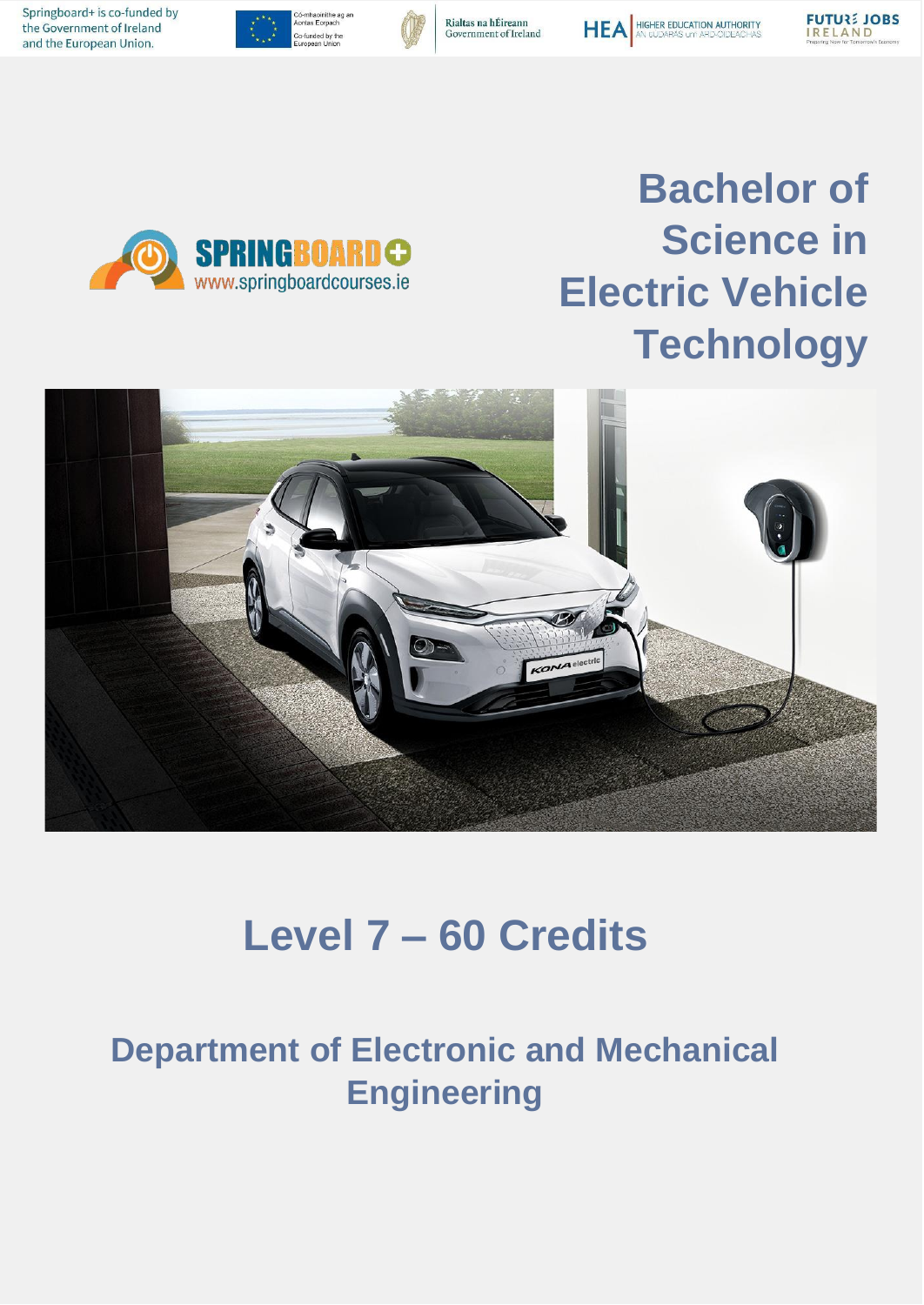

21st February 2022



6 hours per week (Two evenings plus 5 Practical Days)

11 months



Level 7

60 Credits





**Course Fee:**

Unemployed: €0

Employed: €590

**Delivery Mode:**

Blended Delivery

#### **Programme Overview**

A revolutionary phase shift in the Automotive Industry is occurring with manufacturers committed to phasing out fossil fuel based automotive transport in favour of renewable alternatives. The government has set a target to have 936,000 of the cars registered in Ireland electrified by 2030. Other countries are also following suit with the UK set to phase out new petrol and diesel car sales by 2030 and hybrid sales by 2035.

Ireland is somewhat behind in offering much needed training to technicians working in this area and damage to businesses will ensue if this remains unaddressed.

The course will allow candidates with no previous experience in EV technology to gain the ability to diagnose and repair faults in High Voltage systems and a wider relevant skill set.

Modules will be focused from vehicle system operation and safe working to advanced diagnosis with further modules in Electrical and Mechanical principles to broaden the understanding. ICT will be included to allow technicians to better understand this new prevalent area with business to allow candidates to analyse business expenses and accurately determine how to make maintenance and repair of these new types of vehicle profitable.

### **Is There a Demand for Graduates with These Skills?**

The skill set required to work on EV's is different to internal combustion engine (ICE) cars since Technicians primarily need to understand the safety implications of working on systems with over 400V rather than the conventional 12V systems they are familiar with. The skillset required for EV's is primarily electrical and electronic diagnostics since there exists 50 individual control units on average. The EV also requires software updates so the importance of ICT skills has also increased.





Ireland as a whole has more remote 'ad-hoc mechanic garages' than anywhere else in the UK and with the advances in EV Technology these businesses have been predicted to become unsustainable. Bosch therefore foresee a move to larger more technologically advanced service centres with highly qualified technical staff being the only way that in independent service sector can survive.

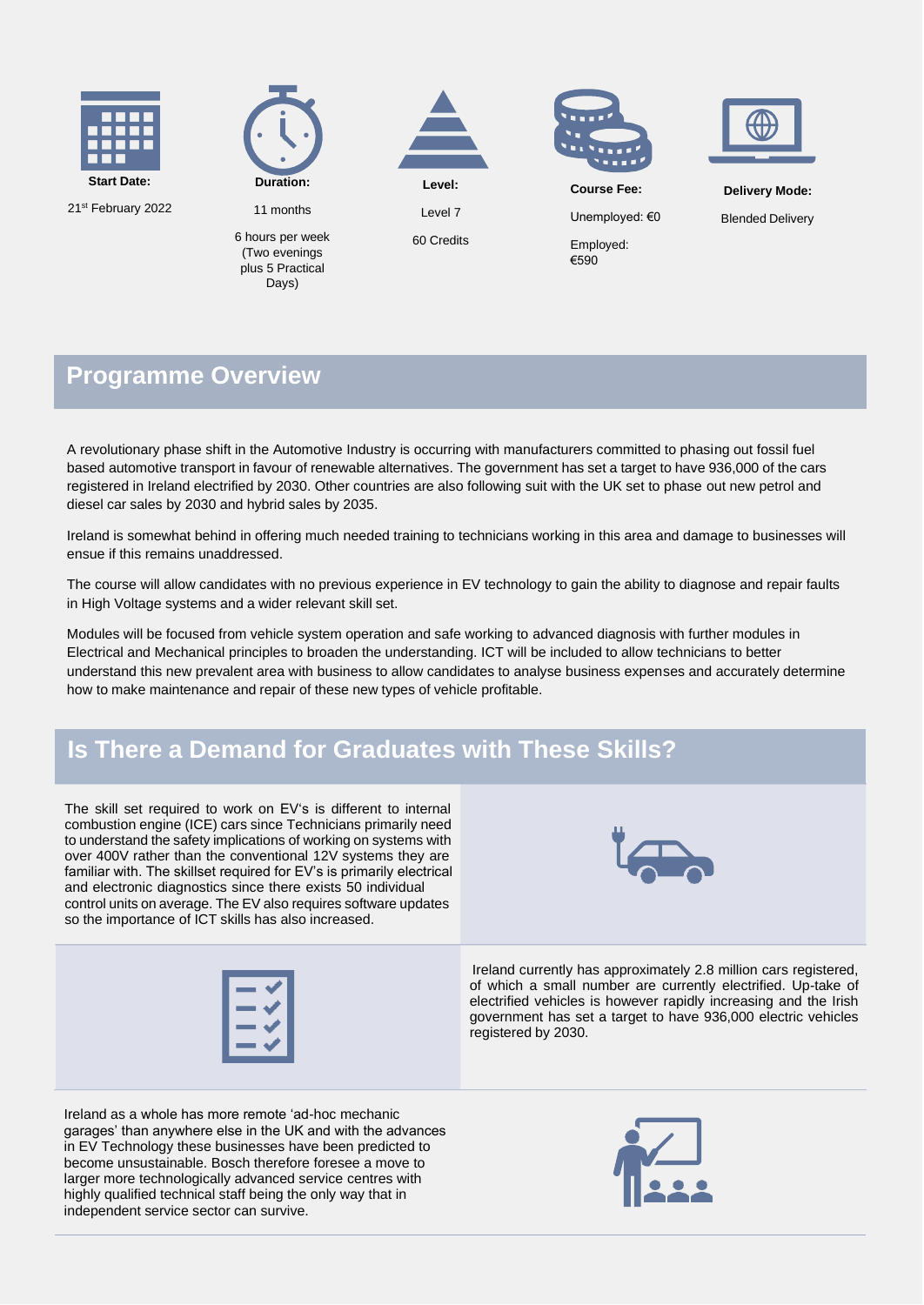## **Course Structure**

| Module Title                                                     | Description                                                                                                                                                                                                                                                | Mandatory/Elective | No of<br><b>ECTS</b><br>Credits |
|------------------------------------------------------------------|------------------------------------------------------------------------------------------------------------------------------------------------------------------------------------------------------------------------------------------------------------|--------------------|---------------------------------|
| Automotive Low Voltage<br>and High Voltage Electrical<br>Systems | The purpose of this module is to provide the learner with an<br>understanding of high and low voltage systems. The learner<br>will also gain an appreciation of electrified vehicle system<br>operation and will be able to isolate a high voltage system. | Mandatory          | 10                              |
| IT Systems for Automotive<br>Applications                        | Modern vehicles have a facility for on-board fault<br>diagnostics and self-reporting (OBD). The purpose of this<br>module is to provide the learner with the ability to<br>diagnose faults specifically associated with electrified<br>vehicles.           | Mandatory          | 10                              |
| High Voltage Fault<br>Diagnosis                                  | The purpose of this syllabus is to enhance the learners<br>understanding of the high voltage system operation. The<br>learner will be able to safely remove and install a high voltage<br>component upon completion of this module.                        | Mandatory          | 10                              |
| <b>Business</b><br>Leadership and<br>Communications              | Construct a business plan. How to motivate staff to achieve<br>results. Analyse business expenses and accurately<br>determine how to make maintenance and repair of these<br>new types of vehicle profitable.                                              | Mandatory          | 10                              |
| Advanced High Voltage<br><b>Fault Diagnosis</b>                  | Advanced High Voltage system operation, battery<br>management, thermal management. Conduct Battery Pack<br>Sizing, range and charging calculations and diagnose advanced<br>faults on a high voltage system.                                               | Mandatory          | 10                              |
| Industrial Studies                                               | Operational experience of best practice in an automotive<br>setting. Ascertain floorplan and equipment changes required<br>to facilitate this new vehicle and identify upskilling<br>requirements for service technicians.                                 | Mandatory          | 10                              |

It will be delivered through blended distance learning in the evenings for approximately 6 hours per week, with learners participating in 5 independent inhouse weekend training days over the duration of the 1-year course.

All classes delivered online will be recorded for learners that may not be able to make live interactive classes.

The course will be available to applicants who meet the following criteria:

➢ An Advanced Certificate in Motor Mechanic Apprenticeship (level 6) or equivalent.